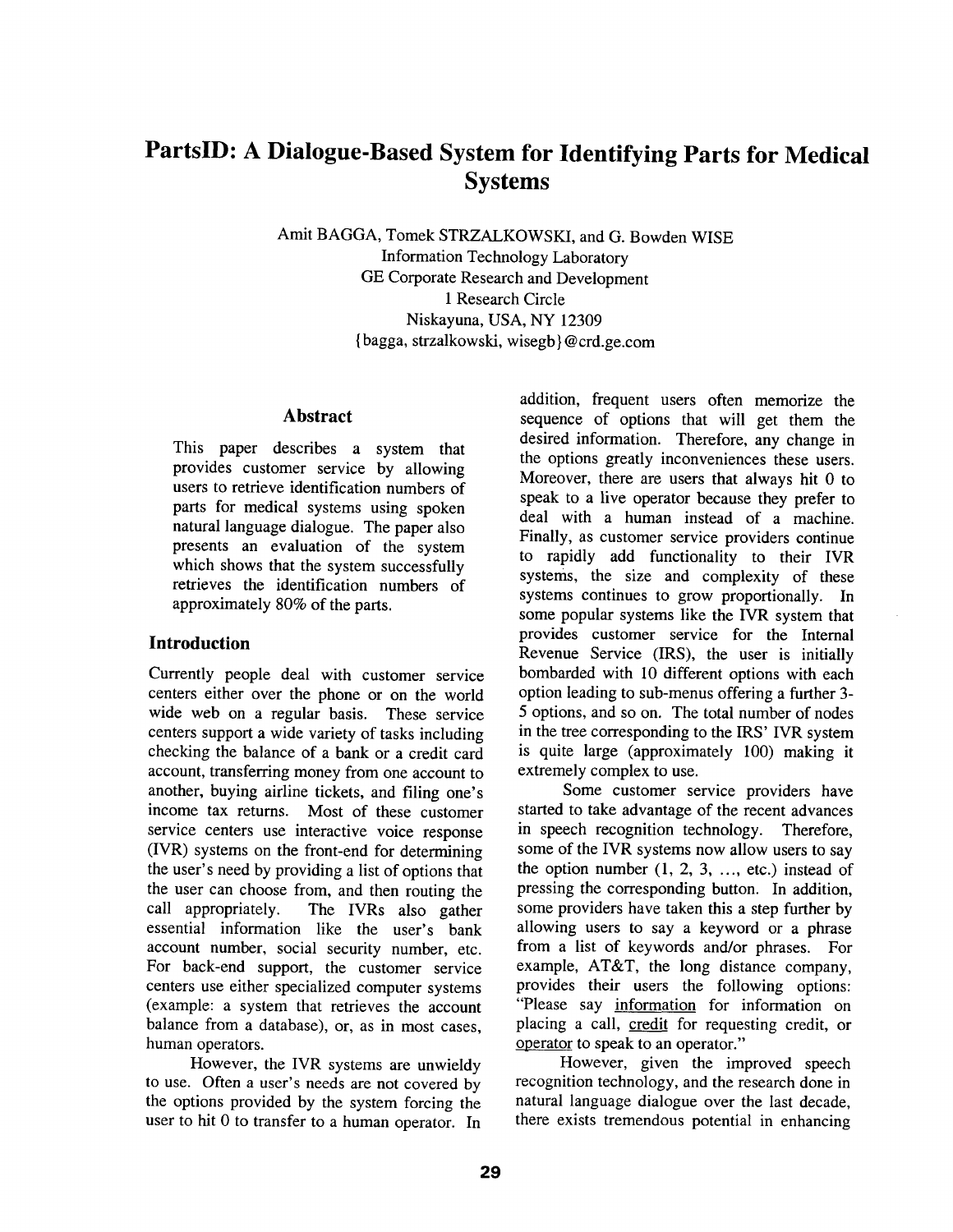these customer service centers by allowing users to conduct a more natural human-like dialogue with an automated system to provide a customer-friendly system. In this paper we describe a system that uses natural language dialogue to provide customer service for a medical domain. The system allows field engineers to call and obtain identification numbers of parts for medical systems using natural language dialogue. We first describe some work done previously in using natural language dialogue for customer service applications. Next, we present the architecture of our system along with a description of each of the key components. Finally, we conclude by providing results from an evaluation of the system.

### **1. Previous Work**

As mentioned earlier, some customer service centers now allow users to say either the option number or a keyword from a list of options/descriptions. However, the only known work which automates part of a customer service center using natural language dialogue is the one by Chu-Carroll and Carpenter (1999). The system described here is used as the front-end of a bank's customer service center. It routes calls by extracting key phrases from a user utterance and then by statistically comparing these phrases to phrases extracted from utterances in a training corpus consisting of pre-recorded calls where the routing was done by a human. The call is routed to the destination of the utterance from the training corpus that is most "similar" to the current utterance. On occasion, the system will interact with the user to clarify the user's request by asking a question. For example, if the user wishes to reach the loan department, the system will ask if the loan is for an automobile, or a home. Other related work is (Georgila et al., 1998).

While we are aware of the work being done by speech recognition companies like Nuance (www.nuance.com) and Speechworks (www.speechworks.com) in the area of providing more natural language dialogue-based customer service, we are not aware of any conference or journal publications from them. Some magazine articles which mention their

work are (Rosen 1999; Rossheim 1999; Greenemeier 1999 ; Meisel 1999). In addition, when we tried out a demo of Nuance's systems, we found that their systems had a very IVRish feel to them. For example, if one wanted to transfer \$50 from one account to another, the system would first ask the account that the money was coming from, then the account that the money was going to, and finally, the amount to be transferred. Therefore, a user could not say "I want to transfer \$50 from my savings account to my checking account" and have the system conduct that transaction.

In addition to the works mentioned above, there have been several classic projects in the area of natural language dialogue like TRAINS/TRIPS project at Rochester (Allen et al., 1989, 1995, 1996), Duke's Circuit-Fixit-Shoppe and Pascal Tutoring System (Biermann et al., 1997; 1995), etc. While the Circuit-Fixit-Shoppe system helps users fix a circuit through a dialogue with the system, the TRIPS and the TRAINS projects allow users to plan their itineraries through dialogue. Duke's Pascal tutoring system helps students in an introductory programming class debug their programs by allowing them to analyze their syntax errors, get additional information on the error, and learn the correct syntax. Although these systems have been quite successful, they use detailed models of the domain and therefore cannot be used for diverse applications such as the ones required for customer service centers. Other related work on dialogue include (Carberry, 1990; Grosz and Sidner, 1986; Reichman, 1981).

### **2. PartslD: A System for Identification of Parts for Medical Systems**

Initially, we were approached by the medical systems business of our company for help in reducing the number of calls handled by human operators at their call center. An analysis of the types of customer service provided by their call center showed that a large volume of calls handled by their operators were placed by field engineers requesting identification numbers of parts for various medical systems. The ID numbers were most often used for ordering the corresponding parts using an automated IVR system. Therefore, the system we have built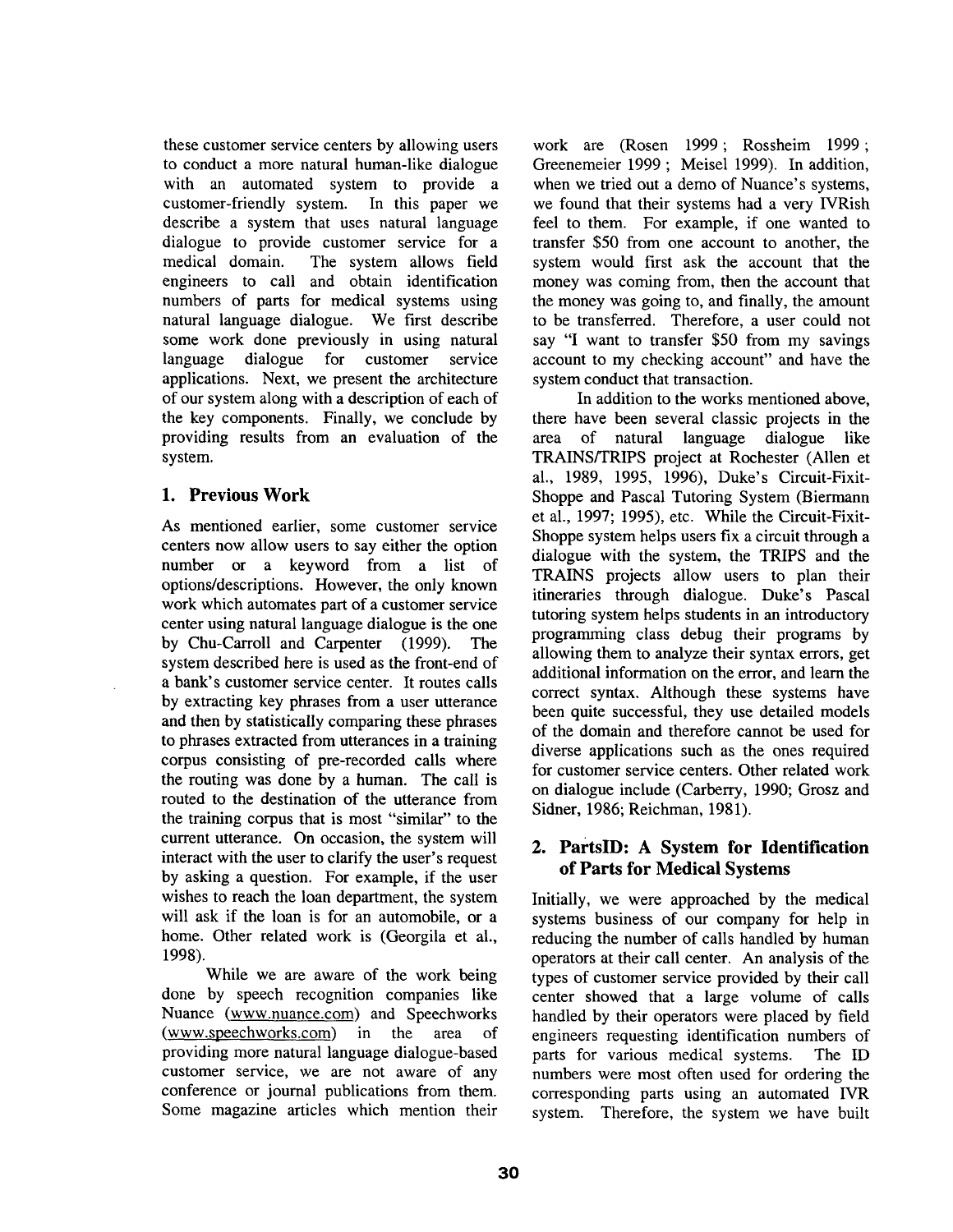

## **Figure 1. PartslD System Architecture**

helps automate some percentage of these calls by allowing the engineer to describe a part using natural language. The rest of this section describes our system in detail.

### 2.1 Data

The database we used for our system was the same as the one used by the operators at the call center. This database consists of the most common parts and was built by the operators themselves. However, the data contained in the database is not clean and there are several types of errors including mis-spellings, use of nonstandard abbreviations, use of several different abbreviations for the same word, etc.

The database consists of approximately 7000 different parts. For each part, the database contains its identification number, a description, and the product (machine type) that it is used in. The descriptions consist of approximately 60,000 unique words of which approximately 3,000 are words which either are non-standard abbreviations or are unique to the medical domain (example: collimator).

Due to the large size of the database, we did not attempt to clean the data. However, we did build several data structures based on the database which were used by the system. The primary data structures built were two inverted hash tables corresponding to the product, and the part description fields in the database. The inverted hash tables were built as follows:

1) Each product and part description field was split into words.

- 2) Stop-words (words containing no information like: a, the, an, etc.) were filtered.
- 3) Each remaining word was inserted as the index of the appropriate hash table with the identification number of the part being the value corresponding to the index.

Therefore, for each non-stop-word word used in describing a part, the hash table contains a list of all the parts whose descriptions contained that word. Similarly, the products hash table contains a list of all parts corresponding to each product word.

### 2.2 System **Architecture**

The architecture of the system is shown in Figure 1. The system was designed in a manner such that it could be easily ported from one application to another with minimal effort other than providing the domain-specific knowledge regarding the new application. Therefore, we decided to abstract away the domain-specific information into self-contained modules while keeping the other modules completely independent. The domain-specific modules are shown in the dark shaded boxes in Figure I. The remainder of this section discusses each of the modules shown in the system architecture.

### *2.2.1 The Speech Recognition System (ASR)*

Since customer service centers are meant to be used by a variety of users, we needed a userindependent speech recognition system. In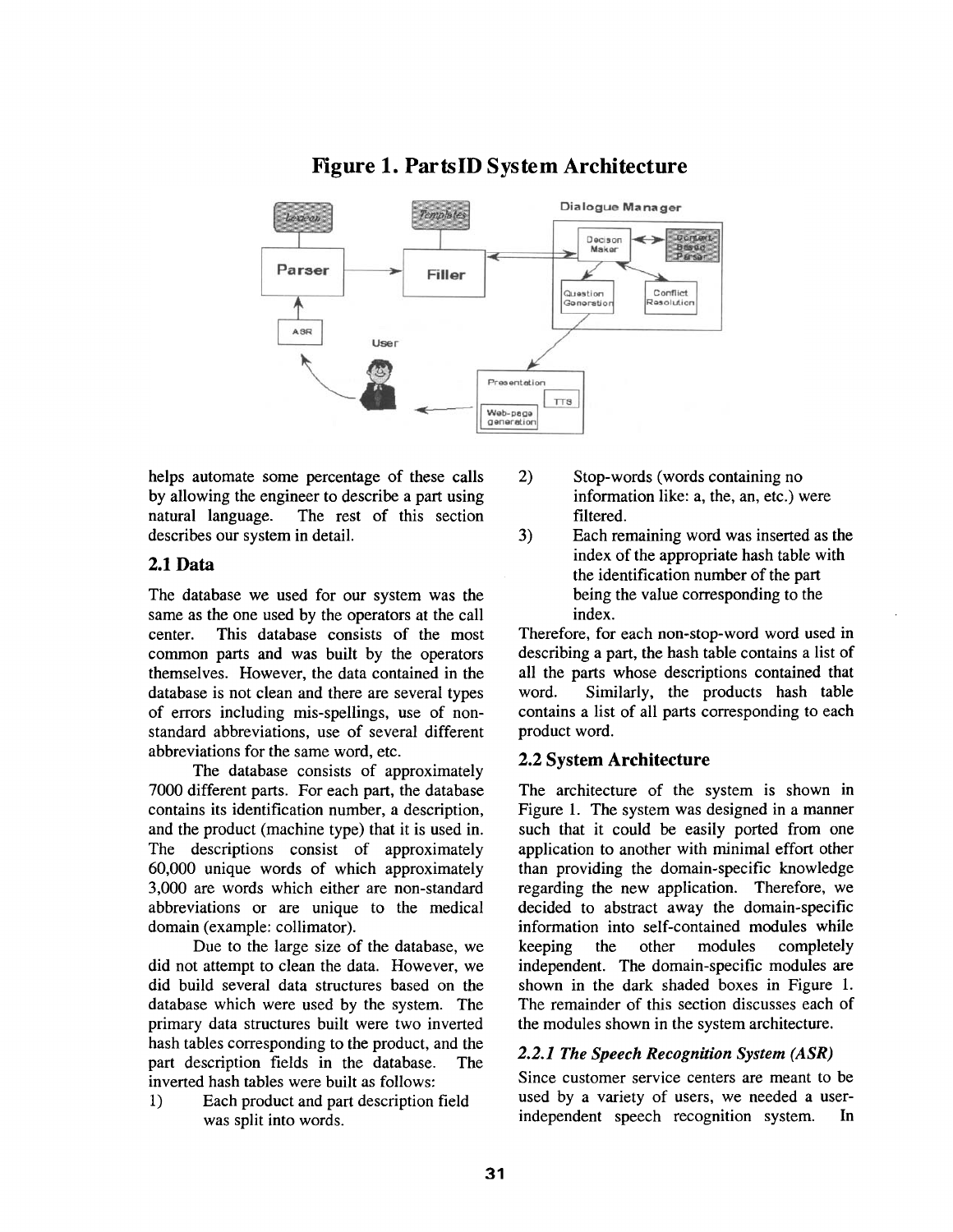addition, since the system could not restrict the manner in which a user asked for service, the speech recognition system could not be grammar-based. Therefore, we used a general purpose dictation engine for the system. The dictation system used was Lernout & Hauspie's VoiceXPress system (www.lhs.com). Although the system was general purpose, we did provide to it the set of keywords and phrases that are commonly used in the domain thereby enabling it to better recognize these domain-specific keywords and phrases. The keywords and phrases used were simply the list of descriptions and product names corresponding to each part in the database. It should be noted that the set of domain-specific keywords and phrases was provided to the speech recognition system as a text document. In other words, the training was not done by a human speaking the keywords and phrases into the speech recognition system. In addition, the speech recognition system is far from perfect. The recognition rates hover around 50%, and the system has additional difficulty in identifying product names which are most often words not found in a dictionary (examples: 3MlaserCam, 8000BUCKY, etc.).

#### *2.2.2 Parser and the Lexicon*

The parser is domain-driven in the sense that it uses domain-dependent information produced by the lexicon to look for information, in a user utterance, that is useful in the current domain. However, it does not attempt to understand fully each user utterance. It is robust enough to handle ungrammatical sentences, short phrases, and sentences that contain mis-recognized text.

The lexicon, in addition to providing domain-dependent keywords and phrases to the parser, also provides the semantic knowledge associated with each keyword and phrase. Therefore, for each content word in the inverted hash tables, the lexicon contains entries which help the system determine whether the word was used in a part description, or a product name. In addition, the lexicon also provides the semantic knowledge associated with the pre-specified actions which can be taken by the user like *"operator"* which allows the user to transfer to an operator, and *"stop,"* or *"quit"* which allow the user to quit the system. Some sample entries are:

*collimator* => *(description\_word, collimator) camera* => *(product\_word, camera) operator* => *(user action, operator)*  etc.

The parser scans a user utterance and returns, as output, a list of semantic tuples associated with each keyword/phrase contained in the utterance. It is mainly interested in "key words" (words that are contained in product and part descriptions, user action words, etc.) and it ignores all the other words in the user utterance. The parser also returns a special tuple containing the entire input string which may be used later by the context-based parser for sub-string matching specially in cases when the DM has asked a specific question to the user and is expecting a particular kind of response.

#### *2.2.3 The Filler and Template Modules*

The filler takes as input the set of tuples generated by the parser and attempts to check off templates contained in the templates module using these tuples, The set of templates in the templates module contains most of remaining domain-specific knowledge required by the system. Each template is an internal representation of a part in the database. It contains for each part, its ID, its description, and the product which contains it. In addition, there are several additional templates corresponding to pre-specified user actions like *"operator,"* and *"quit."* A sample template follows:

 $tI_1 = ($ *'product' = > 'SFD', 'product\_\_ids' = > 2229005" 'product\_descriptions'* => *'IR RECEIVER PC BOARD CI104 BISTABLE MEMORY')* 

For each tuple input from the parser, the filler checks off the fields which correspond to the tuple. For example, if the filler gets as input *(description\_word, collimator),* it checks off the description fields of those templates containing *collimator* as a word in the field. A template is checked off *iff* one or more of its fields is checked off. In addition, the filler also maintains a list of all description and product words passed through the tuples (i.e. these words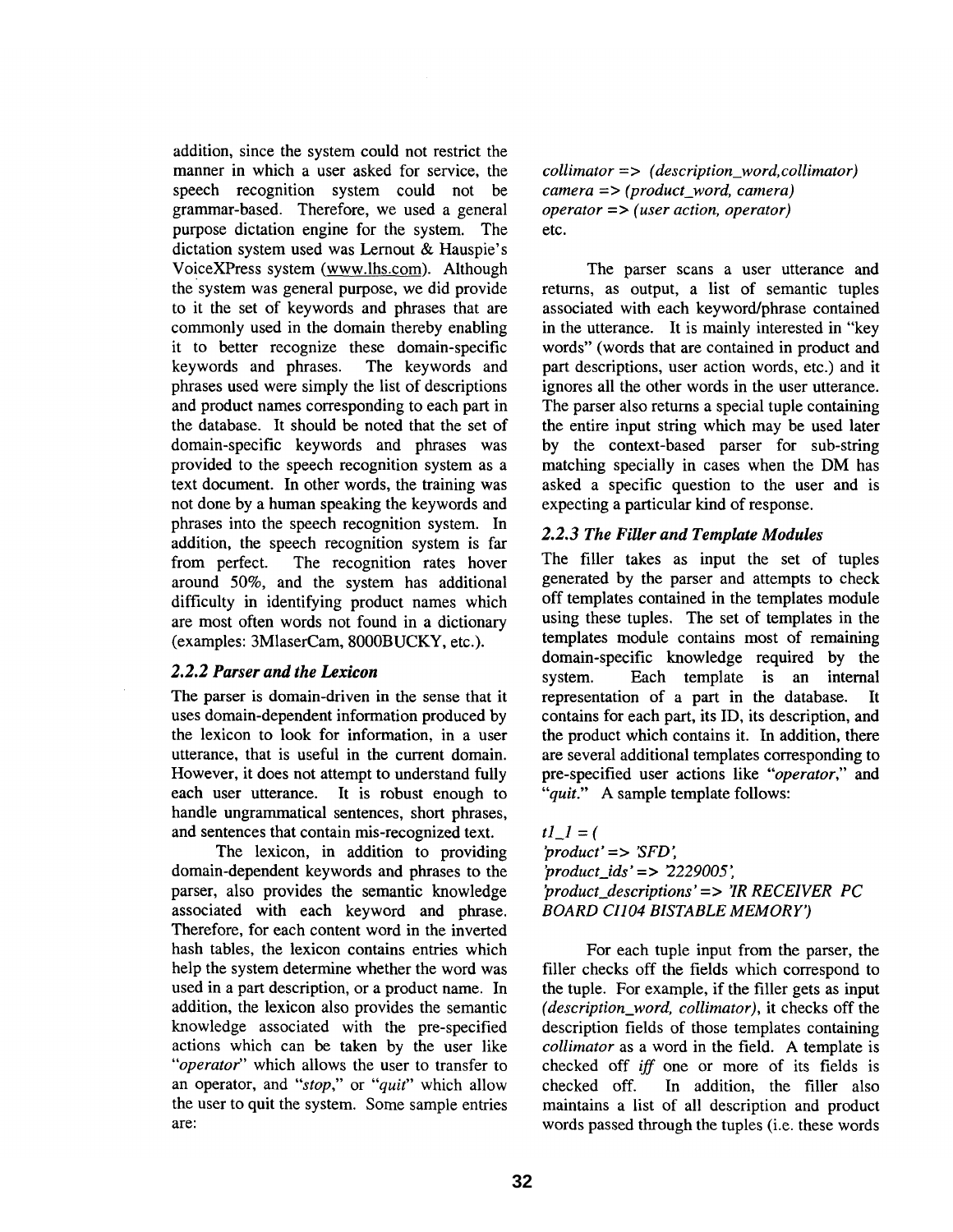have been uttered by the user). These two lists are subsequently passed to the dialogue manager.

Although the filler does not appear to be very helpful for the current application domain, it is an important part of the architecture for other application domains. For example, the current PartslD system is a descendant from an earlier system which allowed users to process financial transactions where the filler was instrumental in helping the dialogue manager determine the type of transaction being carried out by the user (Bagga et al., 2000).

### *2.2.4 The Dialogue Manager (DM)*

The DM receives as input from the filler the set of templates which are checked off. In addition, it also receives two lists containing the list of description words, and product word uttered by the user. The DM proceeds using the following algorithm:

- 1) It first checks the set of checked off templates input from the filler. If there is exactly one template in this set, the DM asks the user to confirm the part that the template corresponds to. Upon receipt of the confirmation from the user, it returns the identification number of the part to the user.
- 2) Otherwise, for each description word uttered by the user, the DM looks up the set of parts (or templates) containing the word from the descriptions inverted hash table. It then computes the intersection of these sets. If the intersection is empty, the DM computes the union of these sets and proceeds treating the union as the intersection.
- 3) If the intersection obtained from (2) above contains exactly one template, the DM asks the user to confirm the part corresponding to the template as in (1) above.
- 4) Otherwise, the DM looks at the set of product words uttered by the user. If this set is empty, the DM queries the user for the product name. Since the DM is expecting a product name here, the input provided by the user is handled by the context-based parser. Since most product names consist of nonstandard words consisting of alpha-numeric characters (examples: AMX3, 8000BUCKY, etc.), the recognition quality is quite poor. Therefore, the context-based

parser ranks the input received from the user using a sub-string matching algorithm that uses character-based unigram and bigram counts (details are provided in the next section). The sub-string matching algorithm greatly enhances the performance of the system (as shown in the sample dialogue below).

- 5) If the set of product words is non-empty, or if the DM has successfully queried the user for a product name, it extracts the set of parts (templates) containing each product word from the product words inverted hash table. It then computes an intersection of these sets with the intersection set of description words obtained from (2) above. The resulting intersection is the joint product and description intersection.
- 6) If the joint intersection has exactly one template, the DM proceeds as in (1) above. Alternatively, if the number of templates in the joint intersection is less than 4, the DM lists the parts corresponding to each of these and asks the user to confirm the correct one.
- 7) If there are more than 4 templates in the joint intersection, the DM ranks the templates based upon word overlap with the description words uttered by the user. If the number of resulting top-ranked templates is less than 4, the DM proceeds as in the second half of (6) above.
- 8) If the joint intersection is empty, or in the highly unlikely case of there being more than 4 top-ranked templates in (7), the DM asks the user to enter additional disambiguating information.

The goal of the DM is to hone in on the part (template) desired by the user, and it has to determine this from the set of templates input to it by the filler. It has to be robust enough to deal with poor recognition quality, inadequate information input by the user, and ambiguous data. Therefore, the DM is designed to handle these issues. For example, description words that are mis-recognized as other description words usually cause the intersection of the sets of parts corresponding to these words to be empty. The DM, in this case, takes a union of the sets of parts corresponding to the description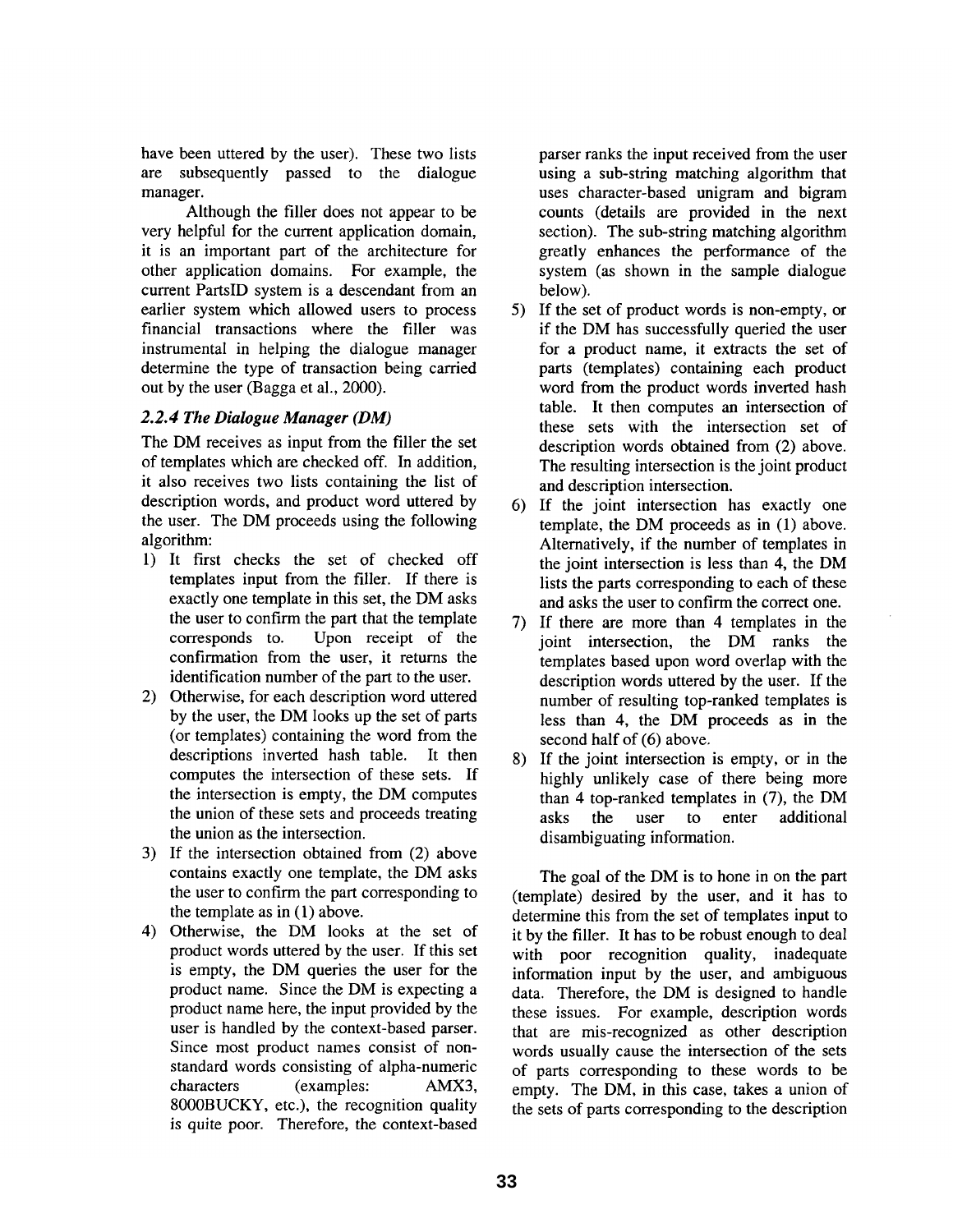words thereby ensuring that the template corresponding to the desired part is in the union.

The DM navigates the space of possibilities by first analyzing the intersection of the sets of parts corresponding to the description words uttered by the user. If no unique part emerges, the DM then checks to see if the user has provided any information about the product that the part is going to be used in. If no product was mentioned by the user, the DM queries the user for the product name. Once this is obtained, the DM then checks to see if a unique part corresponds to the product name and the part description provided by the user. If no unique part emerges, then the DM backs off and asks the user to re-enter the part description. Alternatively, if more than one part corresponds to the specified product and part description, then the DM ranks the parts based upon the number of words uttered by the user. Obviously, since the DM in this case uses a heuristic, it asks the user to confirm the part that ranks the highest. If more than one (although less than 4) parts have the same rank, then the DM explicitly lists these parts and asks the user to specify the desired part. It should be noted that the DM has to ensure that the information it receives is actually what the user meant. This is especially true when the DM uses heuristics, and sub-string matches (as in the case of product names). Therefore, the DM occasionally asks the user to confirm input it has received.

#### *2.2.5 The Sub-String Matching Algorithm*

When the dialogue manager is expecting a certain type of input (examples : product names, yes/no responses) from the user, the user response is processed by the context-based parser. Since the type of input is known, the context-based parser uses a sub-string matching algorithm that uses character-based unigram and bigram counts to match the user input with the expectation of the dialogue manager. Therefore, the sub-string matching module takes as input a user utterance string along with a list of expected responses, and it ranks the list of expected responses based upon the user response. Listed below are the details of the algorithm :

1) The algorithm first concatenates the words of the user utterance into one long string.

This is needed because the speech recognition system often breaks up the utterance into words even though a single word is being said. For example, the product name AMXll0 is often broken up into the string *'Amex 110'.* 

- 2) Next, the algorithm goes through the string formed in (1) and compares this character by character with the list of expected responses. It assigns one point for every common character. Therefore, the expected response 'AMX3' gets three points for the utterance 'Amex110'.
- 3) The algorithm then compares the user utterance with the list of expected responses using 2 characters (bigrams) at a time. It assigns 2 points for each bigram match. For the example shown in (2), there are two bigram matches: the first is that the utterance starts with an 'A' (the previous character is this case is the null character), and the second is the bigram 'AM'.
- 4) The algorithm now compares the length of the user utterance string and the expected response. If the length of the two strings is the same, then it assigns 2 points to the expected response.
- 5) Finally, the algorithm calculates the number of unique characters in the expected response, and the user utterance string. If these characters are the same, then it assigns 4 points to the expected response.

The expected response which has the highest number of points is the most likely one. If two or more expected responses have the same number of points, then the system asks the user to confirm the correct one.

While we have not evaluated this substring matching algorithm independently, a brief evaluation in the context of the system resulted in about 90% accuracy.

#### *2.2.6 The Presentation Module*

The presentation module works in one of two possible modes: over the phone, and over the web. This module takes as input a string generated by the question-generation module and presents this string to the user in the appropriate mode of communication. If the speech option for the system is turned on, the speech-based output is generated using Lernout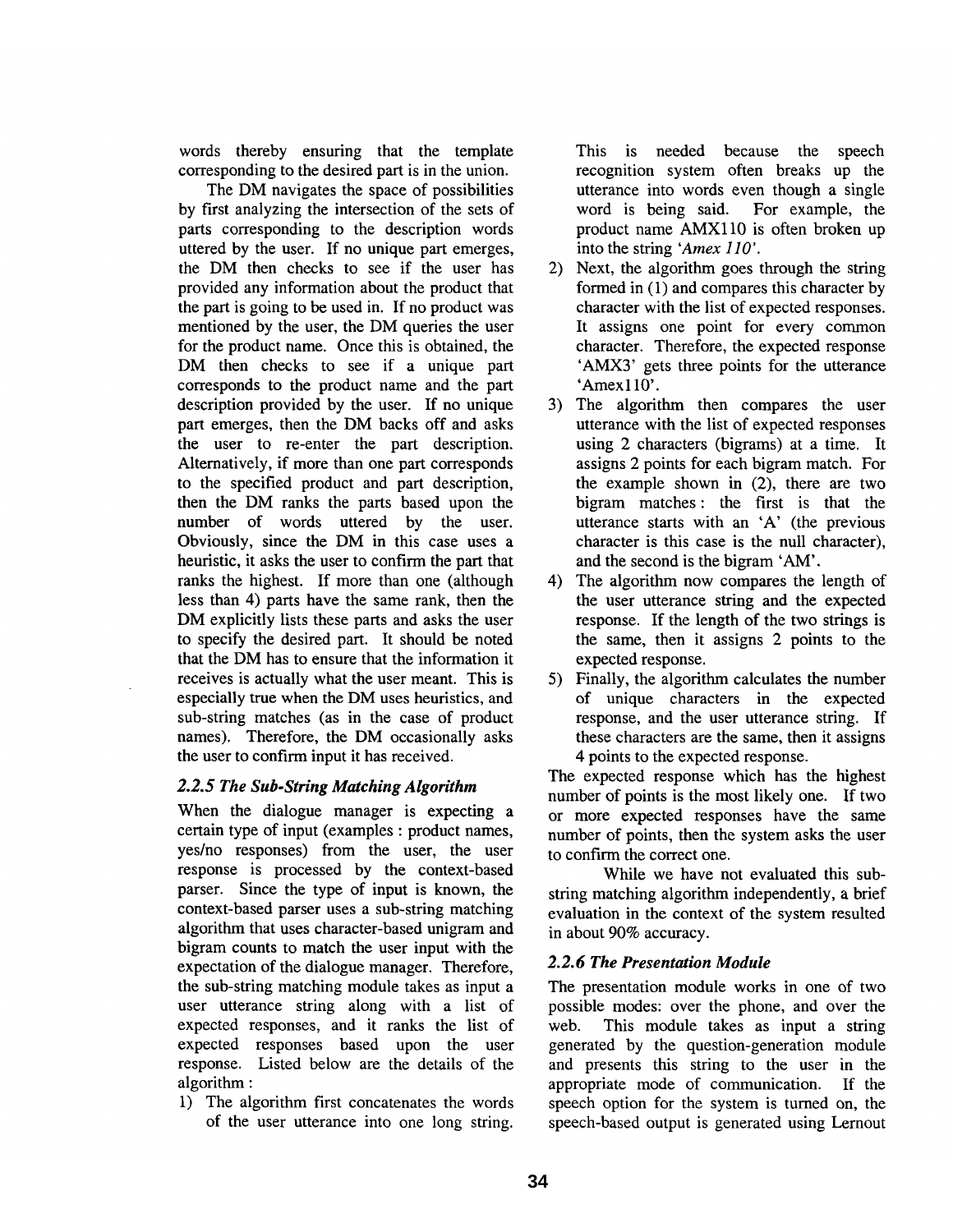and Hauspie's RealSpeak text-to-speech system. Although the system currently cannot use both modes of communication simultaneously, we plan to incorporate this feature sometime in the future.

### *2.2. 7 Robustness of the System*

As with any dialogue system, it is extremely important for the system to be robust. Our system has the following two features which make it extremely robust:

- 1) The user can, at any given moment, say *operator* to transfer to an operator, *quit/stop* to exit, and *back~restart* to start afresh.
- 2) When expecting a response from the user, if the system does not receive an expected input, it repeats the question at most twice before transferring control to an operator.

### **3. Sample Dialogues**

This section gives examples of two sample dialogues that occur during the testing of the system. The system's response is indicated by "S>", the user's response by "U>", and the recognition of the user's response by "V>".

*S> Welcome to the PartslD Center. Please tell me the part that you want the ID for. U> I need the ID for PCB Control. V> I need the I the for PCB home thrown.* 

*S> What product do you need this for? U> COMPAX 40E V> home fax for a O0 E* 

*S> Is COMPAX 40E the product name that you said? U> yes V> gas* 

*S> Do you want the ID for PCB Display SID or the PCB Control? U> The second one. V> The second home.* 

*S> Do you need the ID for PCB Control used in product COMPAX 40E? U> yes V> yes* 

*S> The ID for PCB Control used in product COMPAX 40E is 2168983. Do you wan to exit or find the ID for another part ? U> look up another part.* 

*S> Welcome to the PartslD Center. Please tell me the part that you want the ID for. U> I need cable data for cradle 2M long.* 

*V> I needed cable date them for cradle to be loan.* 

*S> Do you need this part for a ANGIXM2004, or a AFM ? U> AFM V> a fan* 

*S> Is AFM the product name that you said? U> yes V> yes* 

*S> Do you want the ID for Cable Data for Cradle 2M long ? U> yes V> yes* 

*S> The ID for Cable Data for Cradle 2M long used in product AFM is 45438628. Do you wan to exit or find the ID for another part? U> look up another part.* 

### **4. Evaluation and Results**

The goal of our evaluation was to ensure that the system helped a user successfully identify parts irrespective of the performance of the speech recognition engine for the user. In other words, we wanted to see if the system was robust enough to conduct transactions with a diverse mix of users. We tested the system with 4 different users two of whom had foreign accents. For each user, we randomly selected 20 parts from the database. The results are summarized in Table 1.

These results show that the system was quite successful in handling requests from users with a variety of accents achieving varying recognition rates. Out of the 80 parts tested, only twice did the user feel that he/she had to transfer to an operator. The system successfully retrieved the identification numbers of 79% of the parts while transferring 19% of the cases to a human operator because of extremely bad